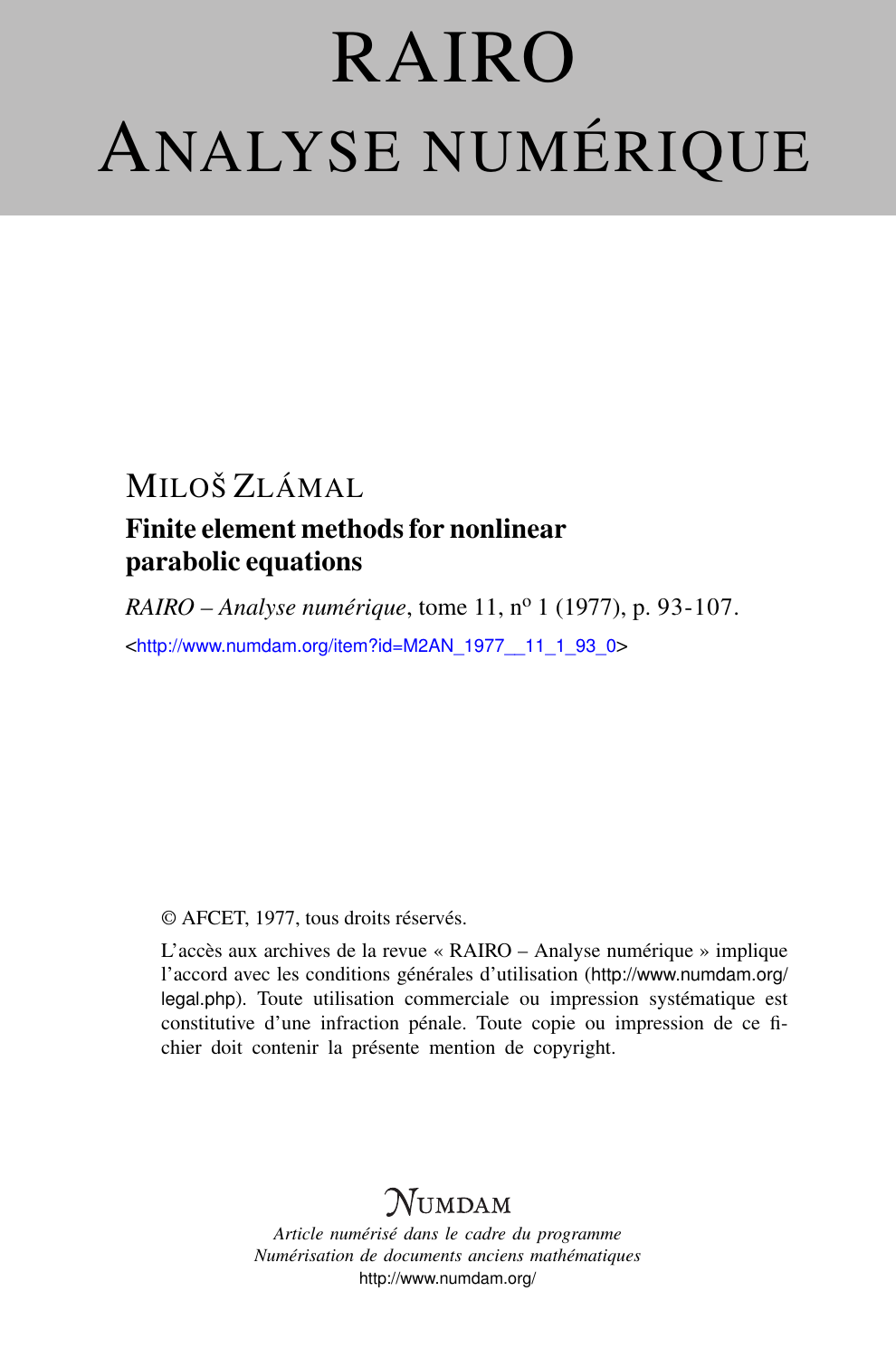**R.AJ.R.O. Analyse numérique/Numerical Analysis (vol. 11, n° 1, 1977, p. 93 à 107)**

## **FINITE ELEMENT METHODS FOR NONLINEAR PARABOLIC EQUATIONS (\*)**

by Miloš ZLÁMAL  $(1)$ 

**Communiqué par P.-A. RAVIART**

Summary.  $-$  Linear two-step A-stable methods of the second order introduced in [15] *together with finite element discretizations in space are applied for the solution of nonlinear parabolic initial-boundary value problems. These include linear problems with time dependent coefficients as a special case. The resulting schemes are algebraically linear and unconditionally stable.* A priori *error estimâtes in the L2-norm of optimal order ofaccuracy are derived. Similar error estimâtes hold for linear one-step A-stable methods.*

#### **1. INTRODUCTION**

We shall consider the approximate solution of the initial-boundary value problem

$$
\alpha(x, t)\frac{\partial u}{\partial t} = Pu, \qquad (x, t) \in \Omega \times (0, T], \tag{1.1}
$$

$$
u(x, t) = 0,
$$
  $(x, t) \in \Gamma \times (0, T],$  (1.2)

$$
u(x, 0) = u0(x), \qquad x \in \Omega.
$$
 (1.3)

Here  $x = (x_1, \ldots, x_N)$  is a point of a bounded domain  $\Omega$  lying in the N-dimensional Euclidean space, *F* is its boundary and

$$
Pu = \sum_{i, j=1}^{N} \frac{\partial}{\partial x_i} \left[ k_{ij}(x, t, u) \frac{\partial u}{\partial x_j} \right] + \text{div } \mathbf{f}(x, t, u) + g(x, t, u),
$$
  

$$
\mathbf{f}(x, t, u) = (f_1(x, t, u), \dots, f_N(x, t, u))^T
$$
(1.4)

*(T* written as a superscript means transposition of a vector or of a matrix). Concerning the coefficients and the right-hand side of  $(1.1)$ , all assumptions are summed up in:

 $A_1$ : (i)  $\alpha(x, t)$  is bounded from below and above by a positive constant and is uniformly Lipschitz continuous as a function of  $t$ , i.e.

$$
0 < m_1 \leq \alpha(x, t) \leq m_2, (x, t) \in \Omega \times (0, T];
$$
\n
$$
\left| \alpha(x, t_1) - \alpha(x, t_2) \right| \leq L \left| t_1 - t_2 \right|,
$$
\n
$$
t_1, t_2 \in (0, T], \quad x \in \Omega,
$$
\n
$$
(1.5)
$$

**<sup>(•)</sup> Reçu novembre 1975.**

*C)* **Computing Center of the Technical University in Brno, Obrâncû miru 21, 60200 Brno, Czechoslovakia.**

**R.A.I.R.O. Analyse numérique/Numerical Analysis, vol. 11, n° 1, 1977**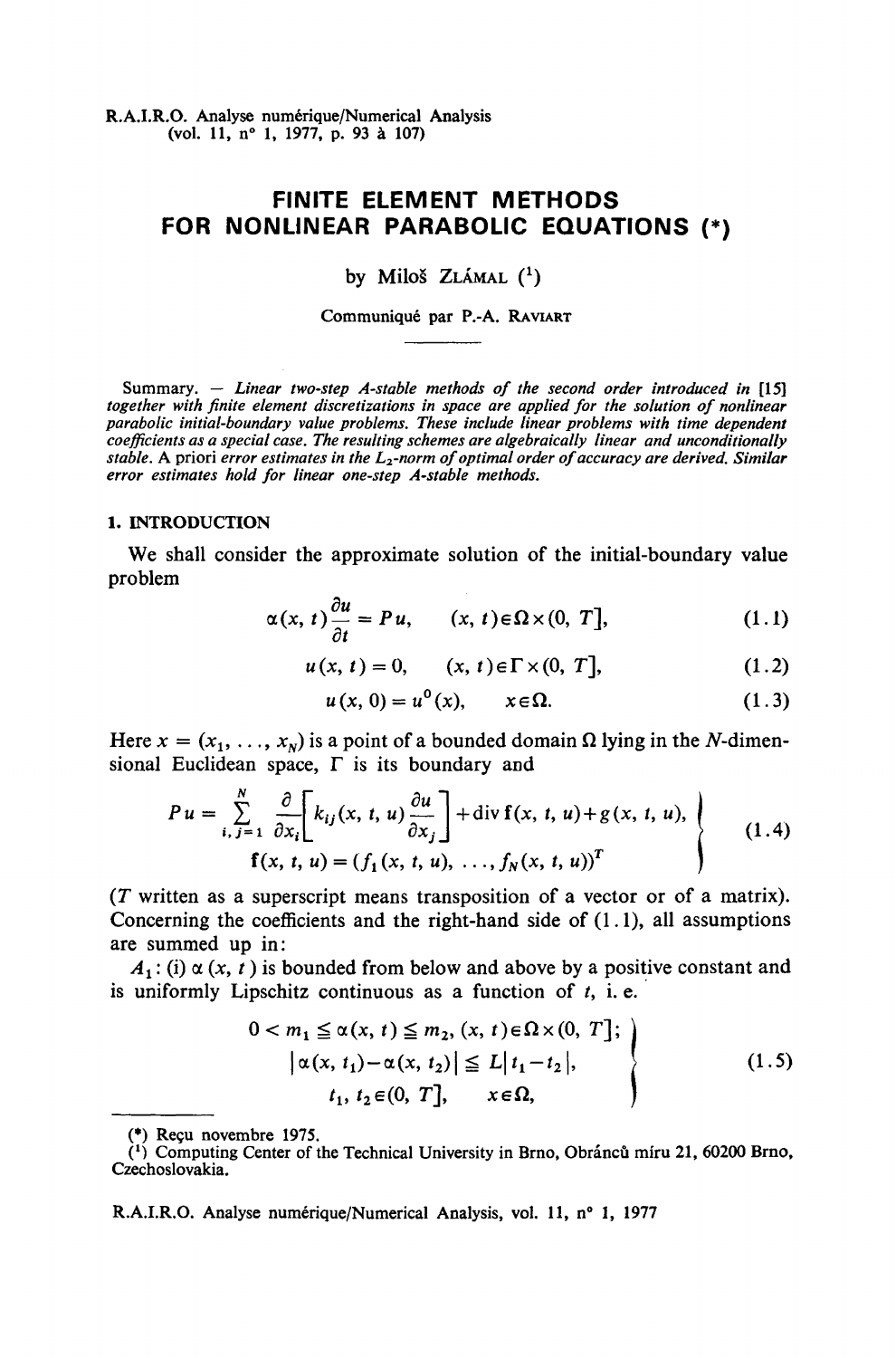### 94 **M. ZLAMAL**

(ii) the matrix  $\{k_{ij}(x, t, u)\}_{i,j=1}^N$  is uniformly positive definite and bounded, i. e.

$$
c^{-1} \sum_{i=1}^{N} \xi_i^2 \leq \sum_{i, j=1}^{N} k_{ij}(x, t, u) \xi_i \xi_j \leq c \sum_{i=1}^{N} \xi_i^2,
$$
  
\n
$$
c > 0, (x, t) \in \Omega \times (0, T].
$$
\n(1.6)

(iii) the coefficients  $k_{ii}$  (x, t, u) are uniformly Lipschitz continuous as functions of  $t$  and  $u$ , i. e.

$$
\sum_{i,j=1}^{N} |k_{ij}(x, t_1, u) - k_{ij}(x, t_2, u)| \le L |t_1 - t_2|, \nt_1, t_2 \in [0, T], \sum_{i,j=1}^{N} |k_{ij}(x, t, u_1) - k_{ij}(x, t, u_2)| \le L |u_1 - u_2|, \n(x, t) \in \Omega \times [0, T], \n-\infty \n $u_1, u_2 < \infty.$ \n(1.7)
$$

(iv) the functions  $f_i$  and  $g$  are uniformly Lipschitz continuous as functions of *u,* i. e.

$$
\begin{aligned}\n&\sum_{i=1}^{N} |f_i(x, t, u_1) - f_i(x, t, u_2)| \\
&+ |g(x, t, u_1) - g(x, t, u_2)| \leq L |u_1 - u_2|, \\
& (x, t) \in \Omega \times [0, T], \quad -\infty < u_1, u_2 < \infty.\n\end{aligned}\n\tag{1.8}
$$

Before formulating the given problem in a variational form let us introduce some notation. By  $H^m$  we denote the Sobolev space of real functions which together with their generalized derivatives up to the m-th order inclusive are square integrable over  $\Omega$ . The inner product and the norm are denoted by  $(.,.)_m$  and  $||.||_m$ , respectively.  $H_0^1$  is the closure in the  $H^1$ -norm of infinitely differentiable functions having compact support contained in  $\Omega$ .

Multiplying (1.1) by  $\varphi \in H^1_0$  and using Green's theorem we come to the identity

$$
(\alpha(x, t)\dot{u}, \phi)_0 + a(t, u; u, \phi) = -(\mathbf{f}(x, t, u), \text{grad}\phi)_0 + (g(x, t, u), \phi)_0, \\ \forall \phi \in H_0^1, \quad t \in (0, T]; \tag{1.9}
$$

here the dot means the derivative with respect to *t,*

$$
(\mathbf{f}, \operatorname{grad} \varphi)_0 = \sum_{i=1}^N \left( f_i, \frac{\partial \varphi}{\partial x_i} \right)_0
$$

and

$$
a(t, w; u, \varphi) = \int_{\Omega} \sum_{i, j=1}^{N} k_{ij}(x, t, w) \frac{\partial u}{\partial x_i} \frac{\partial \varphi}{\partial x_j} dx.
$$
 (1.10)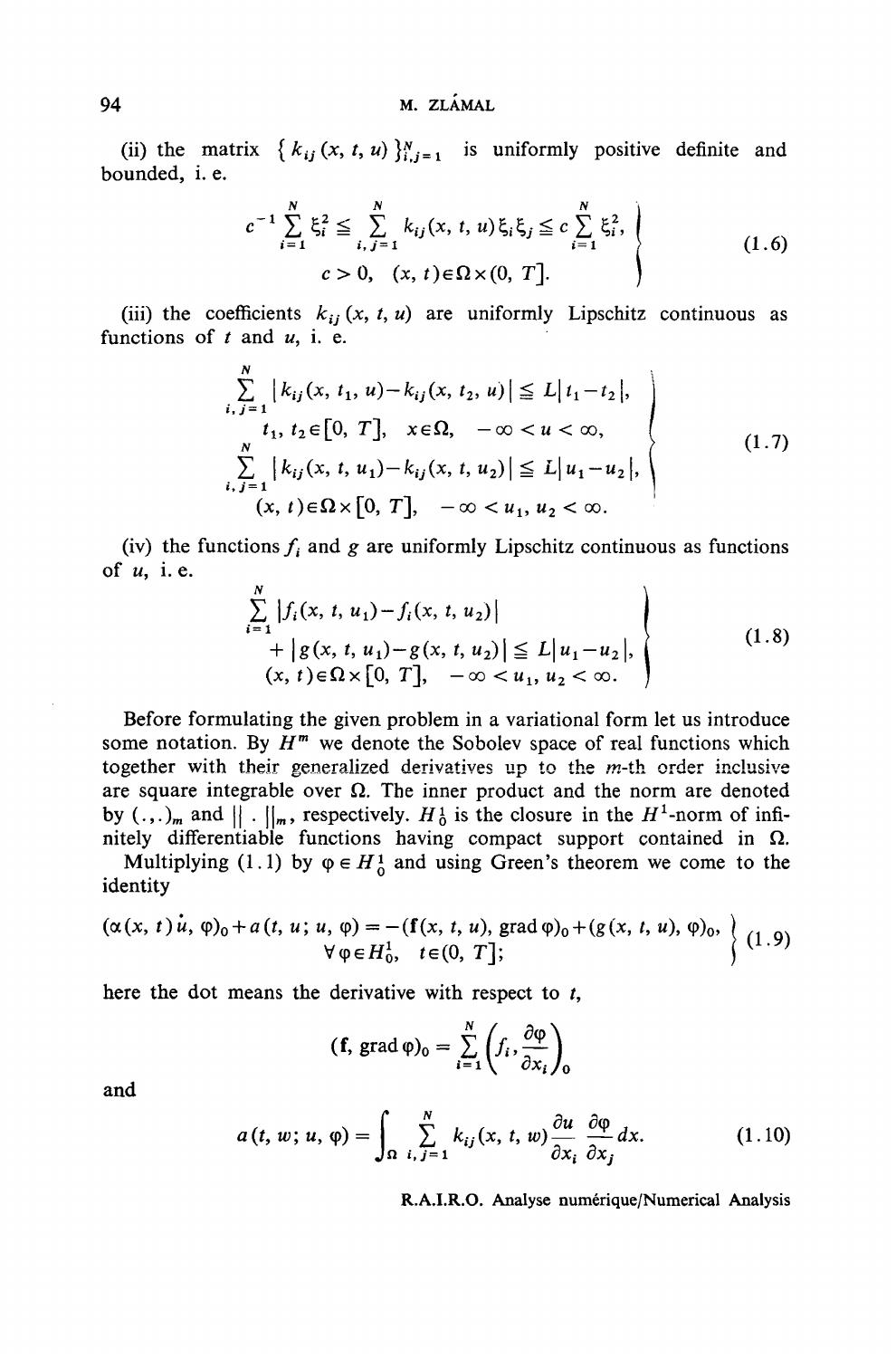Hence the weak solution of the problem  $(1.1)-(1.3)$  (for the definition see, for instance, J. L. Lions and E. Magenes, *Problèmes aux limites non homogènes,* Dunod, Paris 1968) satisfies (1.9).

To get the approximate solution we shall first discretize (1.9) in space. We shall use only finite element spaces which are subspaces of  $H_0^1(\Omega)$ . This restriction means that we can consider straight elements of different kind if  $\Omega$  is a polyhedron and we have to consider curved elements which match exactly curved boundaries if  $\Gamma$  is curved. We denote the finite element spaces which will be used by  $V_k^p$  and we postulate the following properties:

 $A_2$ : (i)  $V_p^p$  is either a regular family of straight elements according to the définition by Ciarlet and Raviart *(see* [1] or [2], section 6, p. 9) or a family of curved triangular éléments *(see* Zlâmal appendix of [12] and [13]) satisfying the condition that the smallest angle of all triangles is bounded away from zero.

(ii) to any  $u \in H^{p+1} \cap H^1$  there exists  $\hat{u} \in V^p$  such that

$$
||u-\hat{u}||_0+h||u-\hat{u}||_1 \leq C h^{p+1}||u||_{p+1}; \qquad (1.11)
$$

*h* is the greatest diameter of all elements or the greatest side in case of triangles.

The discretization of (1.9) in space gives the continuous-time Galerkin solution  $U(x, t)$ . It is a function from  $V_h^p$  such that

$$
(\alpha(x, t) U, \varphi)_0 + a(t, U; U, \varphi)
$$
  
= - (f(x, t, U), grad  $\varphi$ )<sub>0</sub> + (g(x, t, U),  $\varphi$ )<sub>0</sub>,  
 $\forall \varphi \in V_h^p,$  (1.12)

$$
U(x, 0) = \hat{u}^{0}(x), \qquad \hat{u}^{0}(x) \in V_h^p. \tag{1.13}
$$

 $\hat{u}^0$  (x) is an approximation of  $u^0$  (x) and the simplest way is to choose the interpolate of  $u^0(x)$  for it.

The continuous-time Galerkin solution has no practical significance. To get a computable approximate solution we must discretize also with respect to *t.* To this end we write  $(1.12)$ , which represents a system of ordinary nonlinear differential equations, in a matrix form. Let  $\{v_i\}_{i=1}^d$  be a basis of  $V^p_h$ (of course, in finite element spaces we do not choose an arbitrary basis; however this circumstance does not play any role in our considérations) and put  $U(x, t) = \mathbf{a}^T(t) \mathbf{v}(x)$  where  $\mathbf{a} = (a_1, \ldots, a_d)^T$ ,  $\mathbf{v} = (v_1, \ldots, v_d)^T$ . Setting the basis functions  $v_i$  for  $\varphi$  in (1.12) we get

$$
M(t)\dot{\mathbf{a}} + K(t, \mathbf{a})\mathbf{a} = \mathbf{F}(t, \mathbf{a}). \qquad (1.14)
$$

Here

$$
M(t) = (\alpha(x, t) \mathbf{v}, \mathbf{v})_0, \qquad K(t, \mathbf{a}) = \mathbf{a}(t, \mathbf{a}^T \mathbf{v}; \mathbf{v}, \mathbf{v}),
$$
  

$$
F(t, \mathbf{a}) = -(\mathbf{f}(t, x, \mathbf{a}^T \mathbf{v}), \text{grad } \mathbf{v})_0 + (g(x, t, \mathbf{a}^T \mathbf{v}), \mathbf{v})_0.
$$

**voL 11, n° 1, 1977**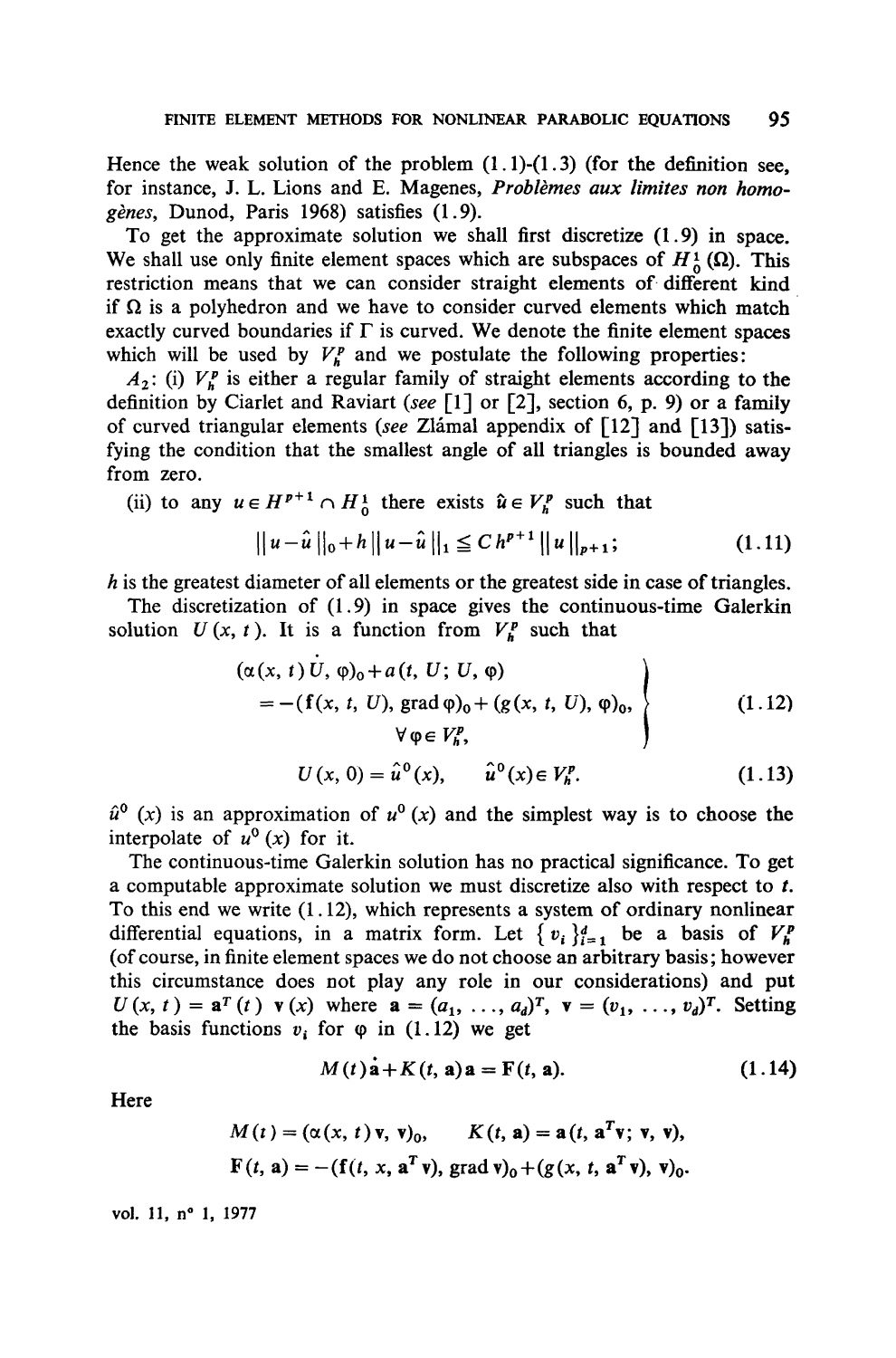Both matrices  $M(t)$  and  $K(t, a)$  are positive definite, therefore

$$
\dot{\mathbf{a}} = -A(t, \mathbf{a})\mathbf{a} + M^{-1}(t)\mathbf{F}(t, \mathbf{a}), \qquad A(t, \mathbf{a}) = M^{-1}(t)K(t, \mathbf{a}). \quad (1.15)
$$

The system  $(1.15)$  is a stiff system and we shall use first linear two-step ^4-stable methods of the second order for its solution.

If

$$
\rho(\zeta) = \sum_{s=0}^{2} \alpha_s \zeta^s \quad \text{and} \quad \sigma(\zeta) = \sum_{s=0}^{2} \beta_s \zeta^s
$$

are characteristic polynomials of a linear two-step method  $(\rho, \sigma)$  normalized by

$$
\sum_{s=0}^{2} \beta_s = 1, \tag{1.16}
$$

then  $(\rho, \sigma)$  is of the second order iff

$$
\alpha_1 = 1 - 2\alpha_2, \qquad \alpha_0 = -1 + \alpha_2,
$$
  
\n $\beta_1 = \frac{1}{2} + \alpha_2 - 2\beta_2, \qquad \beta_0 = \frac{1}{2} - \alpha_2 + \beta_2.$ \n(1.17)

The resuit of Liniger [9] *(see* also Zlâmal [15], section IV) can be stated as follows: Let  $(\rho, \sigma)$  satisfy  $(1.16)$ ,  $(1.17)$  and let  $\rho$  and  $\sigma$  have no common root. Then the necessary and sufficient condition that the method be Dahlquist and  $A$ -stable is

$$
\alpha_2 \geq \frac{1}{2}, \qquad \beta_2 > \frac{1}{2} \alpha_2. \tag{1.18}
$$

Let us apply the scheme  $(\rho, \sigma)$  to the solution of  $(1.15)$ . The result is

$$
\sum_{s=0}^{2} \alpha_{s} \mathbf{a}^{n+s} + \Delta t \sum_{s=0}^{2} \beta_{s} A(t_{n+s}, \mathbf{a}^{n+s}) \mathbf{a}^{n+s}
$$

$$
= \Delta t \sum_{s=0}^{2} \beta_{s} M^{-1}(t_{n+s}) \mathbf{F}(t_{n+s}, \mathbf{a}^{n+s}). \tag{1.19}
$$

This recurrence relation is algebraically nonlinear and has no practical significance. The idea of extrapolation was used often in recent years (we mention Douglas and Dupont [4] and Dupont, Fairweather and Johnson [5]) and hère the extrapolation which linearizes (1.19) will be done in the following way: if  $\gamma(t) \in C^2$  and  $\gamma^n = \gamma(n\Delta t)$  choose  $c_0$ ,  $c_1$  such that  $\gamma^{\overline{n}} = c_1 \gamma^{n+1} + c_0 \gamma^n$  satisfies

$$
\sum_{s=0}^{2} \beta_s \gamma^{n+s} - \gamma^{\overline{n}} = O(\Delta t^2 \ddot{\gamma}). \tag{1.20}
$$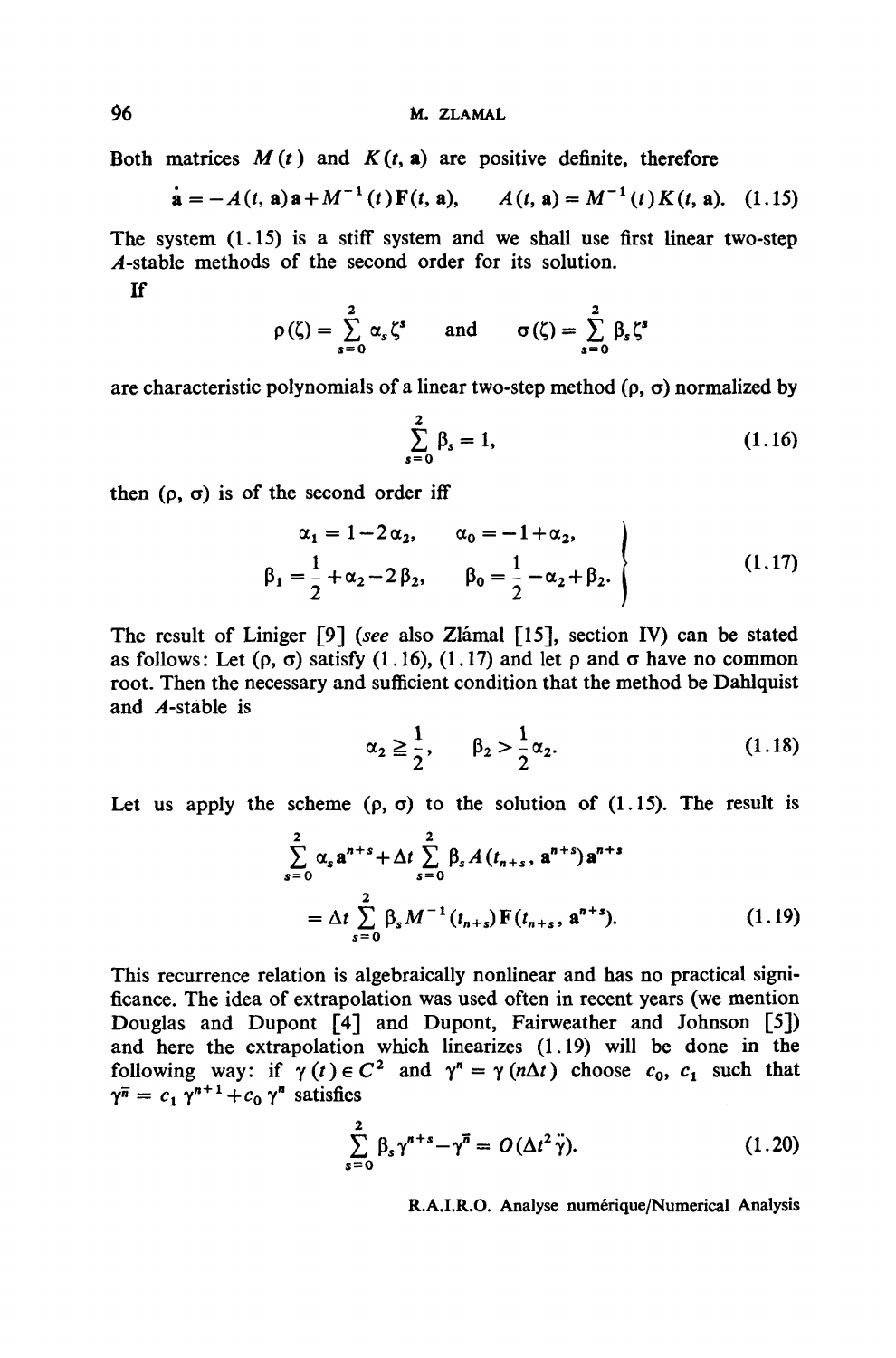Further determine  $t_{\overline{n}}$  such that

$$
\gamma^{\bar{n}} - \gamma(t_{\bar{n}}) = O(\Delta t^2 \ddot{\gamma}). \tag{1.21}
$$

An easy calculation gives

$$
c_1 = 2\beta_2 + \beta_1
$$
,  $c_0 = \beta_0 - \beta_2$ ,  $t_{\overline{n}} = (n + c_1)\Delta t = t_n + (2\beta_2 + \beta_1)\Delta t$ .

Now replace  $t_{n+s}$  and  $a^{n+s}$  in nonlinear terms of (1.19) by

$$
t_{\vec{n}} = t_n + (2\beta_2 + \beta_1)\Delta t
$$
,  $\mathbf{a}^{\vec{n}} = (2\beta_2 + \beta_1)\mathbf{a}^{n+1} + (\beta_0 - \beta_2)\mathbf{a}^n$ . (1.22)

Multiplying the resulting recurrence relation by  $M(t_z)$  we get the final algebraically linear relation

$$
M^{\bar{n}} \sum_{s=0}^{2} \alpha_{s} \mathbf{a}^{n+s} + \Delta t K^{\bar{n}} \sum_{s=0}^{2} \beta_{s} \mathbf{a}^{n+s} = \Delta t \, \mathbf{F}^{\bar{n}}.
$$
 (1.23)

Here

$$
M^{\overline{n}} = M(t_{\overline{n}}), \qquad K^{\overline{n}} = K(t_{\overline{n}}, \mathbf{a}^{\overline{n}}), \qquad \mathbf{F}^{\overline{n}} = \mathbf{F}(t_{\overline{n}}, \mathbf{a}^{\overline{n}}). \tag{1.24}
$$

Evidently, at every step we have to compute the matrices  $M^{\pi}$ ,  $K^{\pi}$  and to solve a system of linear equations with the positive definite matrix  $\alpha_2 M^{\bar{n}} + \beta_2 \Delta t K^{\bar{n}}$ . Of course, we need to know the starting values  $a^0$ ,  $a^1$ .  $a^0$  is determined by the initial condition  $(1.13)$  whereas for the computation of  $a<sup>1</sup>$  a suitable one-step method can be used *(see* section 3).

We can come back to a variational form and write (1.23) as

$$
\left\{\alpha^{\overline{n}}\sum_{s=0}^{2}\alpha_{s}U^{n+s},\varphi\right)_{0}+\Delta ta\left(t_{\overline{n}},U^{\overline{n}};\sum_{s=0}^{2}\beta_{s}U^{n+s},\varphi\right)\\
= -\Delta t\left(\mathbf{f}^{\overline{n}},\operatorname{grad}\varphi\right)_{0}+\Delta t\left(\mathbf{g}^{\overline{n}},\varphi\right)_{0}\qquad\forall\,\varphi\in V_{h}^{p},\\
\alpha^{\overline{n}}=\alpha(x,\,t_{\overline{n}}),\qquad\mathbf{f}^{\overline{n}}=\mathbf{f}(x,\,t_{\overline{n}},\,U^{\overline{n}}),\qquad\mathbf{g}^{\overline{n}}=\mathbf{g}(x,\,t_{\overline{n}},\,U^{\overline{n}}).
$$
\n(1.25)

Linear two-step schemes for nonlinear parabolic équations have been proposed recently by Comini, Del Guidice, Lewis and Zienkiewicz [3] and by Dupont, Fairweather and Johnson [5]. They are special cases of  $(1.23)$ and (1.25), respectively, with  $\alpha_2 = 1/2$ ,  $\beta_2 = 1/3$  in [3],  $\alpha_2 = 1/2$ ,  $\beta_2 = \Theta$ and  $\alpha_2 = 1$ ,  $\beta_2 = 1/2 + \Theta$  in [5].

#### **2. ERROR ESTIMATES**

The technique for deriving error estimâtes used here is closely related to that of Wheeler [11] and Dupont, Fairweather, Johnson [5]. We shall decompose the exact solution in  $u = \xi + \eta$ ,  $\xi$  being the Ritz approximation defined by

$$
a(t, u; u, \varphi) = a(t, u; \xi, \varphi), \qquad \forall \varphi \in V_h^p.
$$
 (2.1)

vol. 11, n° 1, 1977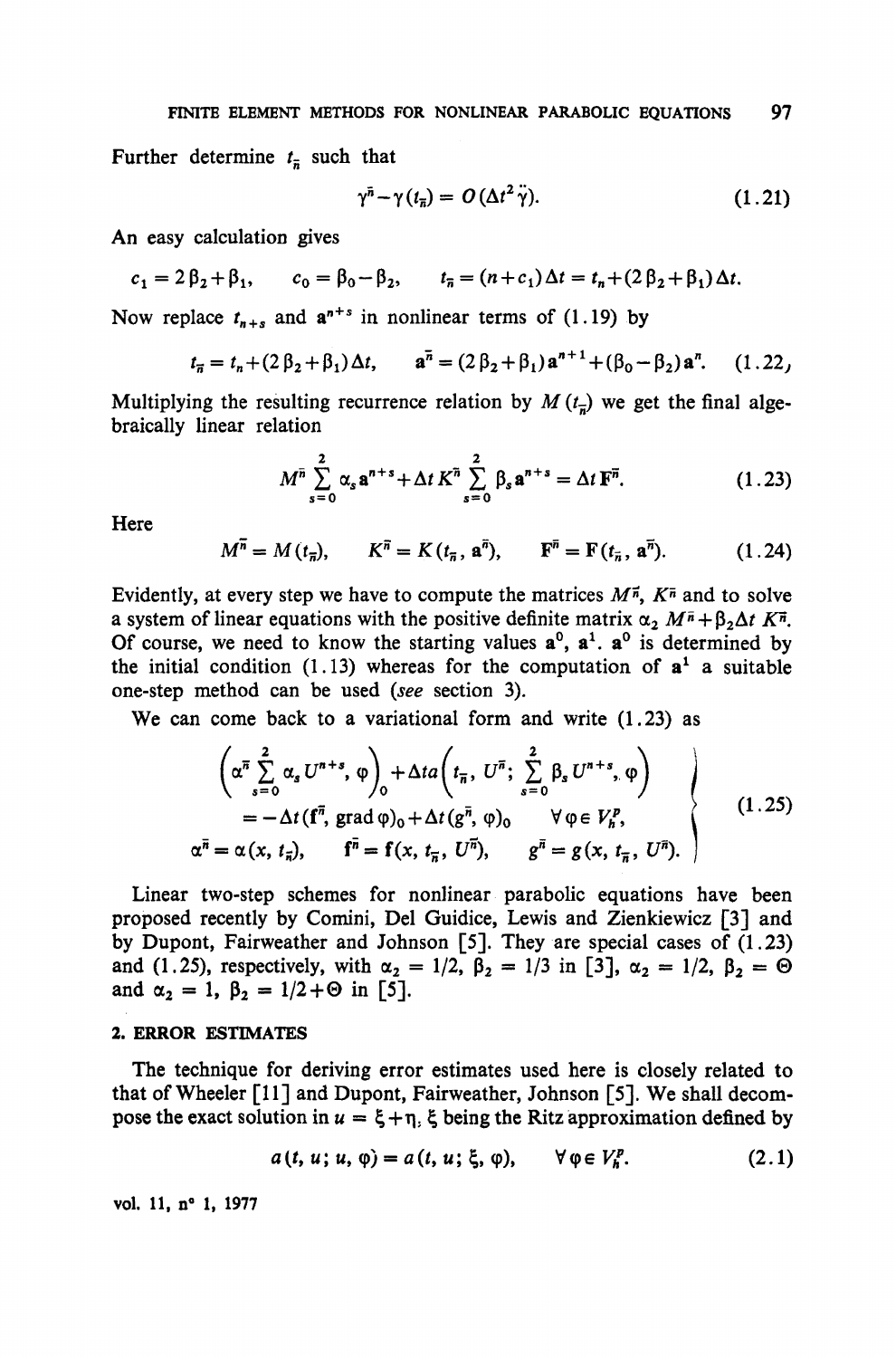We shall need estimates of  $|| \n\eta ||_0$  and  $|| \n\eta ||_0$  of the form (4.15) in [5], i. e.

$$
||\eta||_0 + ||\dot{\eta}||_0 \leq C h^{p+1} (||u||_{p+1} + ||\dot{u}||_{p+1}), \qquad t \in (0, T]. \quad (2.2)
$$

**One can prove (2.2) exactly in the same way as Dupont, Fairweather and Johnson proved (4.15) in [5] under the following additional assumptions**

 $A_3$ : (i) if  $z \in H^1$  is defined by

$$
a(t, u; z, \varphi) = (f, \varphi)_0, \qquad \forall \varphi \in H_0^1
$$

**then**  $||z||_2 \leq C ||f||_0$  where *C* does not depend on *t* and on *u*.

(ii) The coefficients  $k_{ij}(x, t, u)$  have partial derivatives

$$
\frac{\partial k_{ij}}{\partial t}, \quad \frac{\partial k_{ij}}{\partial u}, \quad \frac{\partial^2 k_{ij}}{\partial x_i \partial t}, \quad \frac{\partial^2 k_{ij}}{\partial x_i \partial u}
$$

**and the matrices**

$$
\left\{\dot{k}_{ij}+\frac{\partial k_{ij}}{\partial u}\dot{u}\right\}_{i,\ j=1}^N, \qquad \left\{\frac{\partial}{\partial x_i}\left(\dot{k}_{ij}+\frac{\partial k_{ij}}{\partial u}\dot{u}\right)\right\}_{i,\ j=1}^N
$$

are bounded on  $\Omega \times (0, T)$ 

**REMARK:** If  $\Gamma$ , u and  $k_{ij}$  are sufficiently smooth (i) follows from (1.6) and from Theorem 37, I in Miranda [10] p. 169. However, (i) may hold even when  $\Omega$ **has corners.**

**THEOREM:** Let the assumptions  $A_1$ ,  $A_2$ ,  $A_3$  be satisfied. Let the scheme  $(\rho, \sigma)$ *normalized by* **(1.16)** *satisfy* **(1.17)** *and* **(1.18).** *Finally, let the exact solution u be such that grad u is bounded in the maximum norm, ô<sup>z</sup> u/dt<sup>3</sup> is continuous for*  $(x, t) \in \overline{\Omega} \times [0, T]$  and  $||u||_{p+1} + ||u||_{p+1} \leq C, t \in [0, T]$ . Then for *arbitrary h, At*

$$
\max_{2 \le n \le T/\Delta t} ||u^n - U^n||_0 \le C \left[ \sum_{i=0}^1 ||u^i - U^i||_0 + h^{p+1} + \Delta t^2 \right];
$$
 (2.3)

*here*  $u^n = u(x, n\Delta t)$ ,  $U^n$  is defined by (1.25) and the constant C does not *depend on h and At.*

*Proof: a)* **Set**

$$
u^{n} - U^{n} = u^{n} - \xi^{n} + \xi^{n} - U^{n} = \eta^{n} + \varepsilon^{n}, \qquad \varepsilon^{n} = \xi^{n} - U^{n} \in V_{h}^{p}.
$$

With respect to (2.2) it is sufficient to find a bound for  $||\boldsymbol{\varepsilon}||_{0}$ .

**For further purpose we prove now what we shall need later, namely**

$$
\max_{\overline{\mathbf{a}}} |\operatorname{grad} \xi| \leq C, \qquad t \in (0, T] \tag{2.4}
$$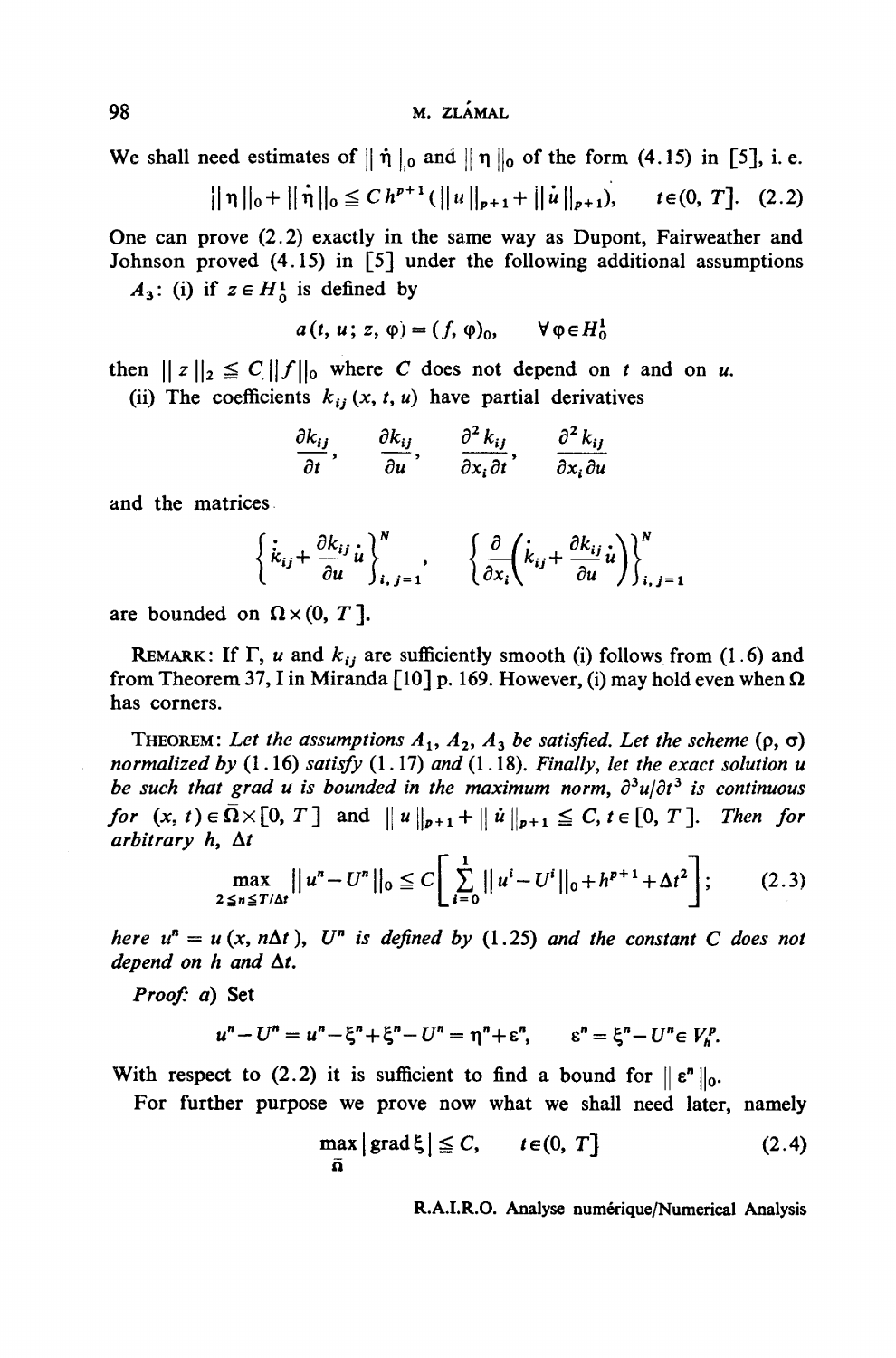[ $\boldsymbol{\xi}$  is defined by (2.1)]. We restrict ourselves to the case that  $V^p$  is formed **by curved triangular éléments. The proof for straight éléments is analogous. If** we prove that max  $| \text{ grad } \eta | \leq Ch^{p-1} || u ||_{p+1}$  then (2.4) follows because **n**

$$
\max_{\overline{\Omega}}\left|\, \text{grad}\, \xi\,\right| \leq \max_{\overline{\Omega}}\left|\, \text{grad}\, u\,\right| + \max_{\overline{\Omega}}\left|\, \text{grad}\, \eta\,\right| \leq \, C
$$

(notice that  $p \ge 1$ ). Set  $\eta = u - u_I + u_I - \xi$  where  $u_I$  is the interpolate of  $u$ , i. e. that function from  $V^p_h$  which has the same nodal parameters as u. Standard **arguments** give max  $|\text{grad}(u-u_i)| \leq Ch^p ||u||_{p+1}$  (see [12], Th. 2; here **o**

polynomials of the degree  $p = 2n-1$ ,  $n = 1, 2, \ldots$  are considered, however **the generalization is immédiate—***see* **appendix of [13]). Therefore what we need to prove is**

$$
\max_{\overline{\Omega}}\left|\operatorname{grad}\left(u_{I}-\xi\right)\right|\leq C\,h^{p-1}.
$$

 $u_i$  –  $\xi$  belongs to  $V_i^p$ . On every element it is of the form  $r [s (x_1, x_2), t (x_1, x_2)]$  where  $s = s (x_1, x_2), t = t (x_1, x_2)$  maps the given **element** onto the unit triangle  $T_1$  with vertices  $(0, 0)$ ,  $(1, 0)$ ,  $(0, 1)$  and r is **a** polynomial of the degree p. Let us consider the element e where  $\left|\frac{\partial (u_1 - \xi)}{\partial x_1}\right|$ **assumes the maximum value** *M<sup>t</sup> .* **We have**

$$
M_i = \left| \frac{\partial (u_I - \xi)}{\partial s} \frac{\partial s}{\partial x_i} + \frac{\partial (u_I - \xi)}{\partial t} \frac{\partial t}{\partial x_i} \right|.
$$

As  $|\partial s/\partial x_i|, |\partial t/\partial x_i| \leq Ch^{-1}$  (see [12], equation (8); notice a different **notation) it follows**

$$
M_i \leq C h^{-1} \max_{T_1} \left( \left| \frac{\partial r}{\partial s} \right| + \left| \frac{\partial r}{\partial t} \right| \right).
$$

 $\partial r/\partial s$  and  $\partial r/\partial t$  are polynomials. If  $q(s, t)$  is a polynomial of the variables *s, t* **then**

$$
\max_{T_1} q^2 \leqq C \int_{T_1} q^2 ds dt
$$

**(both sides of this inequality are positive definite quadratic forms of the coef**ficients of *q* bounded from below and above uniformly for  $(s, t) \in T_1$ . **Therefore**

$$
\left(\frac{\partial r}{\partial s}\right)^2 + \left(\frac{\partial r}{\partial t}\right)^2 \leq C \int_{T_1} (r_s^2 + r_t^2) \, ds \, dt.
$$

As the Jacobian of the mapping  $s = s(x_1, x_2)$ ,  $t = t(x_1, x_2)$  is bounded by  $Ch^{-2}$  and for the inverse mapping it holds  $\left| \frac{\partial x_i}{\partial s} \right|, \left| \frac{\partial x_i}{\partial t} \right| \leq Ch$ 

**vol. 11, n° 1, 1977**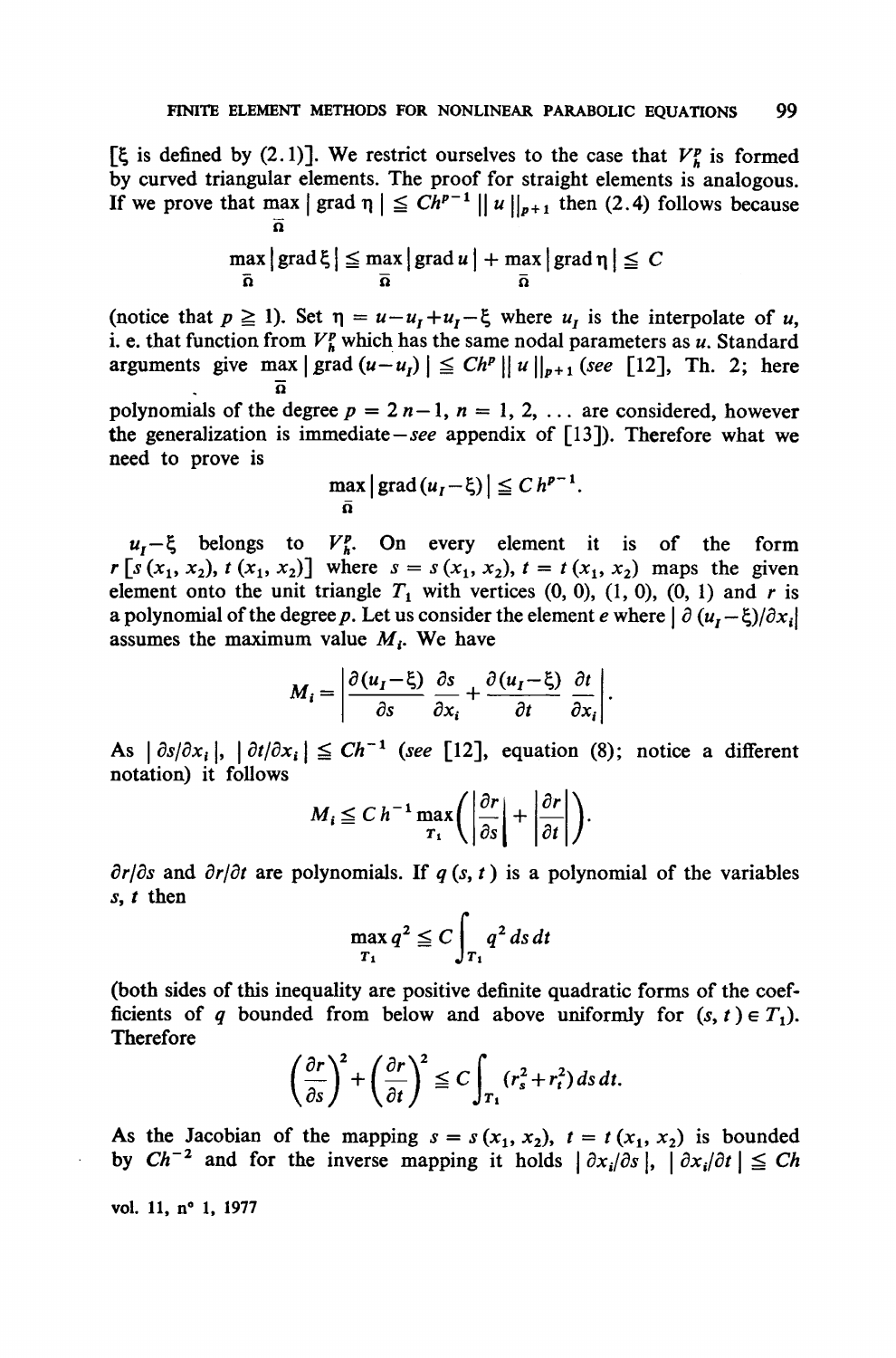*(see* [12], équations (8) and (7)) we get

$$
\left(\frac{\partial r}{\partial s}\right)^2 + \left(\frac{\partial r}{\partial t}\right)^2 \leq C \int_e \left\{ \left[ \frac{\partial}{\partial x_1} (u_I - \xi) \right]^2 + \left[ \frac{\partial}{\partial x_2} (u_I - \xi) \right]^2 \right\} dx_1 dx_2
$$
  
\n
$$
\leq C \left( ||u - u_I||_1^2 + ||u - \xi||_1^2 \right).
$$

The bound  $||u-\xi||_1 \leq Ch^p ||u||_{p+1}$  follows by standard arguments and by (1.6), hence  $M_i \leq Ch^{p-1}$ 

b) Here we want to prove that  $\varepsilon$ <sup>n</sup> satisfies a recurrent relation of the form

$$
\left(\alpha^{\tilde{n}}\sum_{s=0}^{2}\alpha_{s}\epsilon^{n+s},\,\varphi\right)_{0}+\Delta ta\left(t_{\tilde{n}},\,U^{\tilde{n}};\,\sum_{s=0}^{2}\beta_{s}\epsilon^{n+s},\,\varphi\right)=\Delta t\left(\psi^{\tilde{n}},\,\varphi\right)_{1},\,\left\{\n\begin{array}{c}\n(2.5) \\
(2.5)\n\end{array}\n\right\}
$$

where  $\psi$  is a function such that

$$
||\psi^n||_1 \leq C(\vartheta + ||\varepsilon^{\overline{n}}||_0), \qquad \vartheta = h^{p+1} + \Delta t^2. \tag{2.6}
$$

The left-hand side of (2.5) differs from the left-hand side of (1.25) in that  $\varepsilon^{n+s}$ stands in place of  $U^{n+s}$ . As  $\varepsilon^{n+s} = \xi^{n+s} - U^{n+s}$  we shall try to express

$$
\left(\alpha^{\overline{n}}\sum_{s=0}^{2}\alpha_{s}\xi^{n+s},\,\varphi\right)_{0}+\Delta ta\left(t_{\overline{n}},\,U^{\overline{n}};\,\sum_{s=0}^{2}\beta_{s}\xi^{n+s},\,\varphi\right)
$$

in a suitable way. We shall find that

$$
\left(\alpha^{\overline{n}}\sum_{s=0}^{2}\alpha_{s}\xi^{n+s},\varphi\right)_{0} + \Delta t a\left(t_{\overline{n}},U^{\overline{n}};\sum_{s=0}^{2}\beta_{s}\xi^{n+s},\varphi\right) \n= -\Delta t\left(\mathbf{f}(x,t_{\overline{n}},\xi^{\overline{n}}),\operatorname{grad}\varphi\right)_{0} + \Delta t\left(g(x,t_{\overline{n}},\xi^{\overline{n}}),\varphi\right)_{0} \n+ \Delta t\left(\psi^{n},\varphi\right)_{1}, \qquad \psi^{n} \text{ satisfies (2.6)}.
$$
\n(2.7)

Subtract  $(1.25)$  from  $(2.7)$ . The left-hand side of this difference is that of  $(2.5)$ . The right-hand side is equal to  $\Delta t$  ( $x^n + \psi^n$ ,  $\varphi$ )<sub>1</sub> where  $x^n$  is the function from  $V_h^T$ defined uniquely by

$$
(\kappa^n, \varphi)_1 = -(\mathbf{f}(x, t_{\overline{n}}, \xi^{\overline{n}}) - \mathbf{f}(x, t_{\overline{n}}, U^{\overline{n}}), \text{grad } \varphi)_0 + (g(x, t_{\overline{n}}, \xi^{\overline{n}}) - g(x, t_{\overline{n}}, U^{\overline{n}}), \varphi)_0, \qquad \forall \varphi \in V_h^p. \qquad (2.8)
$$

Setting  $\varphi = x^n$  in (2.8) and using (1.8) you obtain  $||x^n||_1 \leq C ||e^{\overline{n}}||_0$ . Writing  $\psi^n$  instead of  $x^n + \psi^n$  you get (2.5) with  $\psi^n$  satisfying (2.6).

To prove (2.7) we first remark that for the operator

$$
Lu^{n} = \sum_{s=0}^{2} \alpha_s u^{n+s} - \Delta t \sum_{s=0}^{2} \beta_s u^{n+s}
$$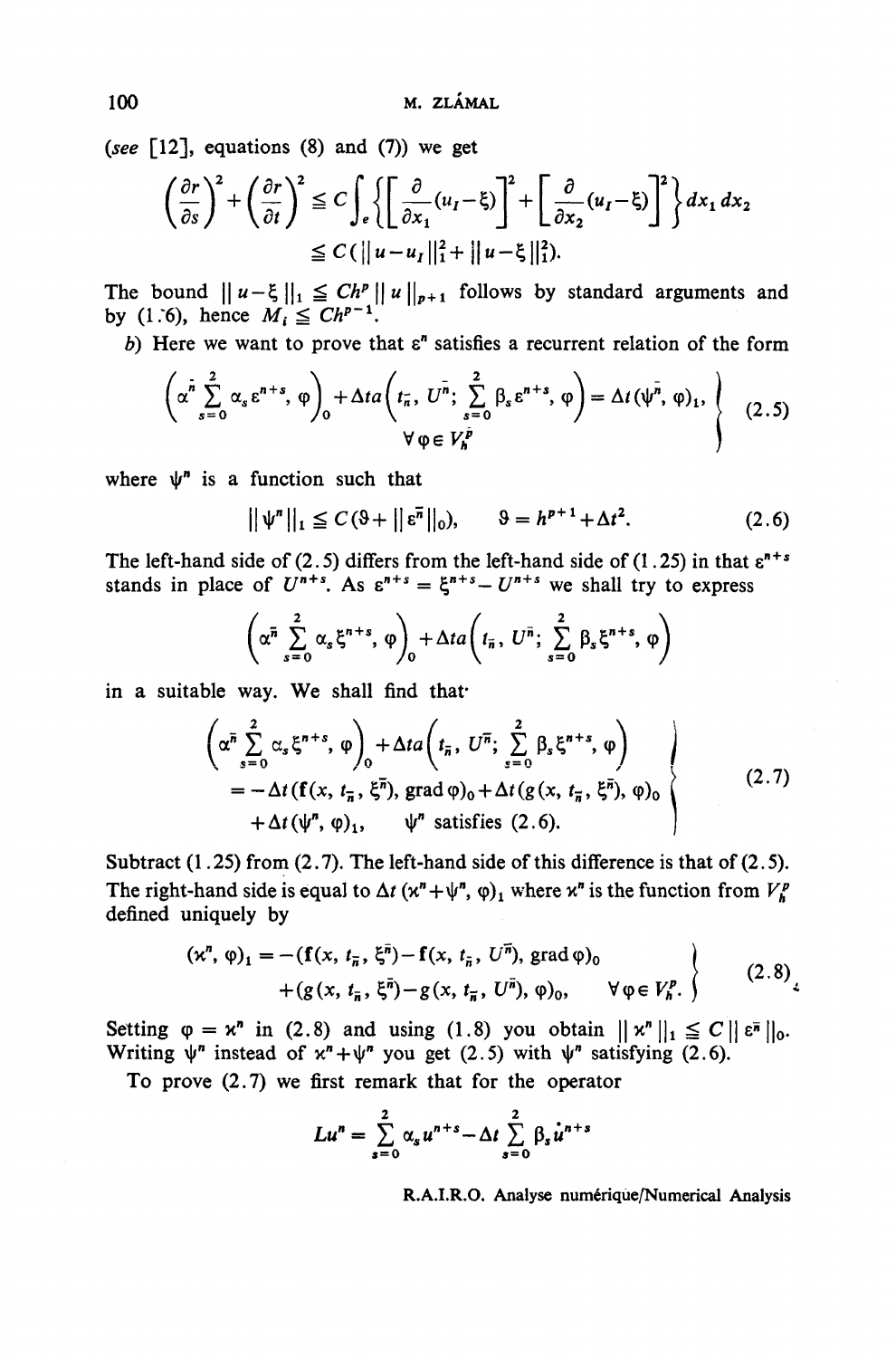it holds  $|Lu^n| \le C\Delta t^3$  (see Henrici [6], Lemma 5.7, p. 247). It follows **on basis of (1.20), (1.21) and (1.5) that**

$$
\left(\alpha^{\overline{n}}\sum_{s=0}^{2}\alpha_{s}u^{n+s}-\Delta t\,\alpha^{\overline{n}}\,\dot{u}\,(x,\,t_{\overline{n}}),\,\varphi\right)_{0}=(\omega^{n},\,\varphi)_{0},\qquad\|\omega^{n}\|_{0}\leq C\,\Delta t^{3}.
$$

We set for  $\alpha^{\bar{n}} u(x, t_{\bar{n}})$  from (1.1) and we easily derive

$$
\left(\alpha^{\overline{n}}\sum_{s=0}^{2}\alpha_{s}u^{n+s},\varphi\right)_{0}+\Delta ta(t_{\overline{n}},u(x,t_{\overline{n}});u(x,t_{\overline{n}}),\varphi)
$$
  
=-\Delta t(f(x, t\_{\overline{n}},u(x,t\_{\overline{n}})), grad \varphi)  
+\Delta t(g(x, t\_{\overline{n}},u(x,t\_{\overline{n}})), \varphi)\_{0}+(\omega^{n}, \varphi)\_{0}.

**The above équation can be written as**

$$
\left(\alpha^{\overline{n}}\sum_{s=0}^{2}\alpha_{s}\xi^{n+s},\varphi\right)_{0} + \Delta t a(t_{\overline{n}},u(x,t_{\overline{n}});u(x,t_{\overline{n}}),\varphi)
$$
  
=  $-\Delta t\left(\mathbf{f}(x,t_{\overline{n}},\xi^{\overline{n}}),\text{grad}\varphi\right)_{0} + \Delta t\left(g(x,t_{\overline{n}},\xi^{\overline{n}}),\varphi\right)_{0} + (\omega^{n},\varphi)_{0}$   
 $-\left(\alpha^{\overline{n}}\sum_{s=0}^{2}\alpha_{s}\eta^{n+s},\varphi\right)_{0} - \Delta t\left(\mathbf{f}(x,t_{\overline{n}},u(x,t_{\overline{n}})) - \mathbf{f}(x,t_{\overline{n}},u^{\overline{n}}),\text{grad}\varphi\right)_{0}$   
 $+\Delta t\left(g(x,t_{\overline{n}},u(x,t_{\overline{n}})) - g(x,t_{\overline{n}},u^{\overline{n}}),\varphi\right)_{0}.$  (2.9)

**We have**

$$
\sum_{s=0}^{2} \alpha_s \eta^{n+s} = \alpha_2 (\eta^{n+2} - \eta^{n}) + \alpha_1 (\eta^{n+1} - \eta^{n})
$$

**(from the consistency condition it follows**

$$
\bigg( (1) = \sum_{s=0}^{2} \alpha_s = 0 \bigg).
$$

**Using (2.2) we get**

$$
\left\|\alpha^{\bar{n}}\sum_{s=0}^2\alpha_s\eta^{n+s}\right\|_0\leq C\Delta t h^{p+1}.
$$

**Further, the last two terms in (2.9) are easy to estimate when we use (1.8) Therefore, (2.9) can be written as**

$$
\left(\alpha^{\bar{n}} \sum_{s=0}^{2} \alpha_{s} \xi^{n+s}, \varphi\right)_{0} + \Delta t a(t_{\bar{n}}, u(x, t_{\bar{n}}); u(x, t_{\bar{n}}), \varphi)
$$
  
= - (f(x, t\_{\bar{n}}, \xi^{\bar{n}}), grad \varphi)\_{0} + (g(x, t\_{\bar{n}}, \xi^{\bar{n}}), \varphi)\_{0} + \Delta t (\psi^{n}, \varphi)\_{1},  
 
$$
||\psi^{n}||_{1} \leq C \vartheta.
$$
 (2.10)

**vol. 11. n° 1, 1977**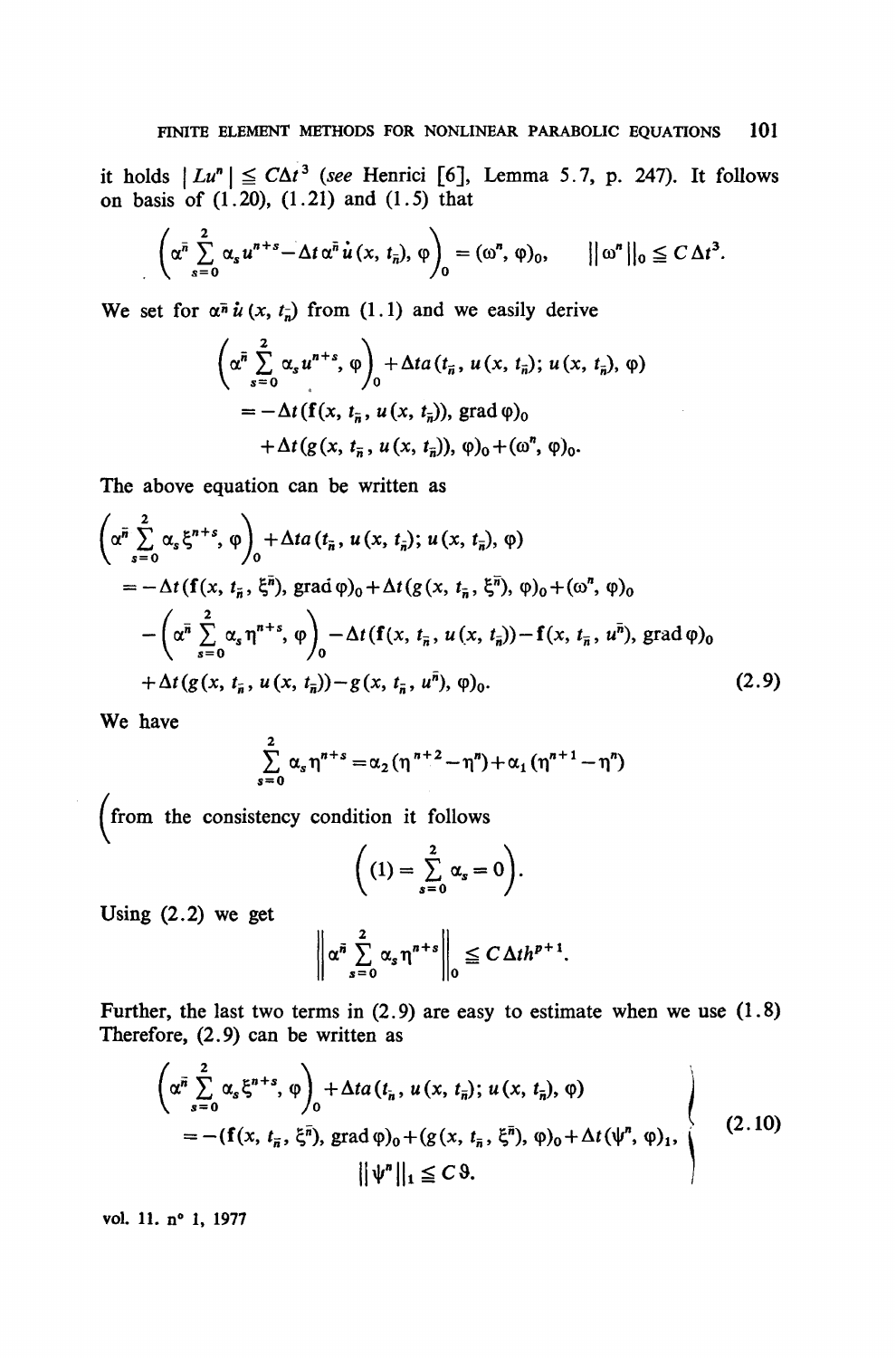If we prove that

$$
a\left(t_{\overline{n}}, U^{n}; \sum_{s=0}^{2} \beta_{s} \xi^{n+s}, \varphi\right) - a(t_{\overline{u}}, u(x, t_{\overline{n}}); u(x, t_{\overline{n}}), \varphi) = (\psi^{n}, \varphi)_{1}, \qquad (2.11)
$$
  
  $\forall \varphi \in V_{n}^{p}$ 

with  $\psi^n$  satifying (2.6) then multiplying (2.11) by  $\Delta t$  and adding to (2.10) we get (2.7).

(2.11) defines a unique  $\psi^n \in V_h^p$ . We can write

$$
(\psi^n, \varphi)_1 = a\left(t_{\bar{n}}, U^{\bar{n}}; \sum_{s=0}^2 \beta_s \xi^{n+s}, \varphi\right) - a\left(t_{\bar{n}}, u(x, t_{\bar{n}}); \sum_{s=0}^2 \beta_s \xi^{n+s}, \varphi\right) + a\left(t_{\bar{n}}, u(x, t_{\bar{n}}); \sum_{s=0}^2 \beta_s u^{n+s} - u(x, t_{\bar{n}}), \varphi\right) - a\left(t_{\bar{n}}, u(x, t_{\bar{n}}); \sum_{s=0}^2 \beta_s \eta^{n+s}, \varphi\right).
$$
 (2.12)

From (1.7) (taking into account the form of the functional (1.10)), further from  $(2, 4)$ ,  $(2.2)$  and  $(1, 21)$  there follow the estimates

$$
\left| a\left(t_{\overline{n}}, U^{\overline{n}}; \sum_{s=0}^{2} \beta_{s} \xi^{n+s}, \varphi \right) - a\left(t_{\overline{n}}, u(x, t_{\overline{n}}); \sum_{s=0}^{2} \beta_{s} \xi^{n+s}, \varphi \right) \right|
$$
  
\n
$$
\leq C \left\| U^{\overline{n}} - u(x, t_{\overline{n}}) \right\|_{0} \|\varphi\|_{1}
$$
  
\n
$$
\leq C \left\| U^{\overline{n}} - \xi^{\overline{n}} + \eta^{\overline{n}} + u^{\overline{n}} - u(x, t_{\overline{n}}) \|\varphi\|_{1}
$$
  
\n
$$
\leq C \left( \left\| \xi^{\overline{n}} \right\|_{0} + \vartheta \right) \|\varphi\|_{1}.
$$

The third term on the right-hand side of  $(2.12)$  is easy to estimate using  $(1.20)$ and (1.21). The result is

$$
\left|a\left(t_{\overline{n}}, u\left(x, t_{\overline{n}}\right)\right)\right| \sum_{s=0}^2 \beta_s u^{n+s} - u\left(x, t_n\right), \varphi\right)\right| \leq C \Delta t^2 \left|\left|\varphi\right|\right|_1.
$$

Concerning the last term notice first that  $a(t_n, u(x, t_n); \eta^n, \varphi) = 0, \forall \varphi \in V_h^p$ . Therefore, we have

$$
a\left(t_{\overline{n}}, u(x, t_{\overline{n}}); \sum_{s=0}^{2} \beta_{s} \eta^{n+s}, \varphi\right)
$$
  
= 
$$
\sum_{s=0}^{2} \beta_{s} \left[a(t_{\overline{n}}, u(x, t_{\overline{n}}); \eta^{n+s}, \varphi) - a(t_{n+s}, u(x, t_{n+s}); \eta^{n+s}, \varphi)\right].
$$

Every term of the sum on the right-hand side is bounded by

$$
C \, \Delta t \, || \, \eta^{n+s} \, ||_1 \, || \, \varphi \, ||_1 \leq C \, \Delta t h^p \, || \, \varphi \, ||_1
$$

**R.A.I.R.O. Analyse numérique/Numerical Analysis**

102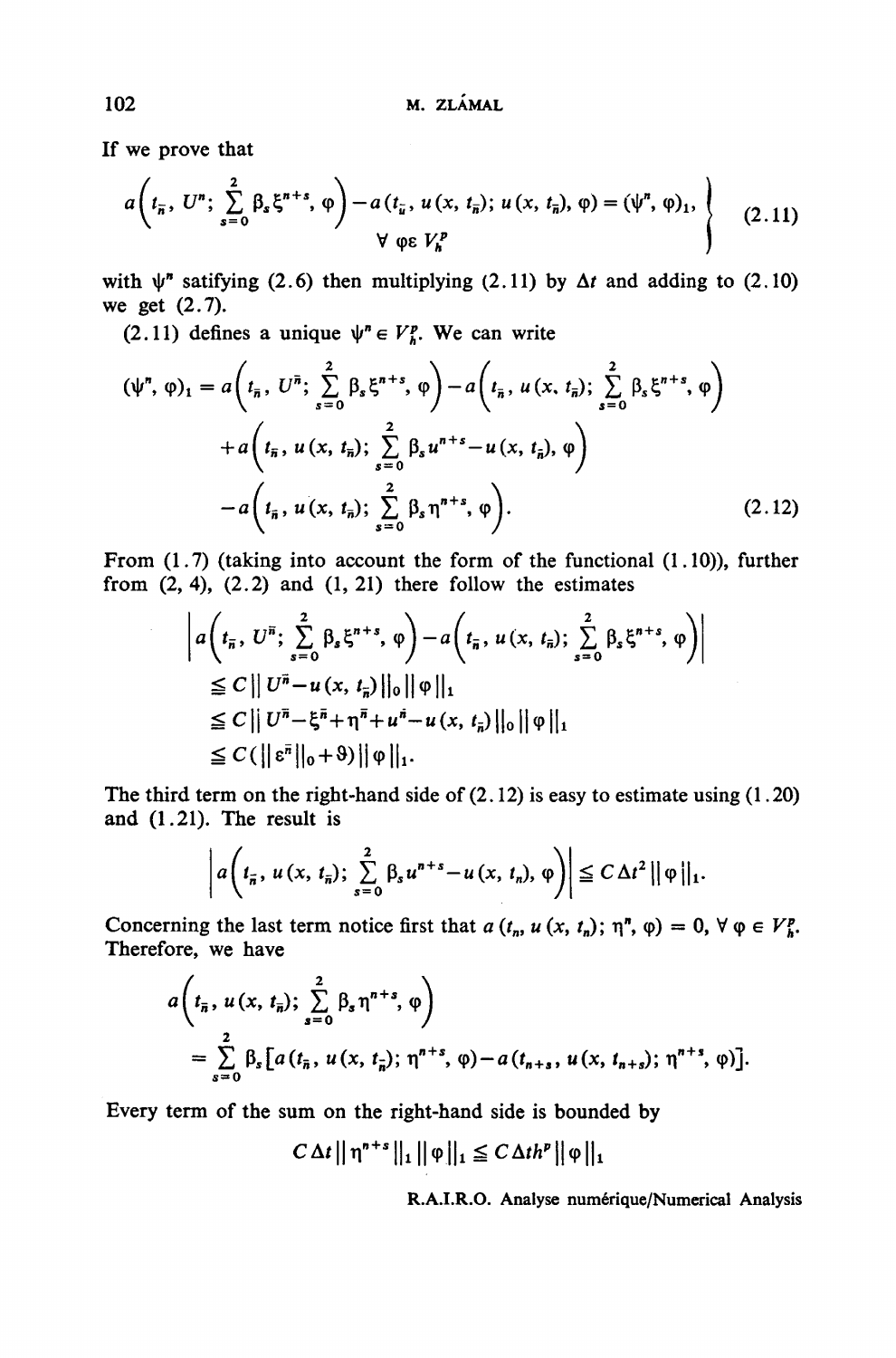[it follows by means of (1.7)]. As  $2 \Delta th^p \leq h^{2p} + \Delta t^2 \leq 9$  (if  $h \leq 1$ ) we see that  $(\psi^n, \varphi)_1 \leq C(9 + ||\varepsilon^{\overline{n}}||_0) ||\varphi||_1$ ,  $\forall \varphi \in V_h^p$ , hence  $\psi^n$  satisfies (2.6). This completes the proof of  $(2.5)$ .

c) Setting

$$
\phi=\sum_{s=0}^2\beta_s\epsilon^{n+s}
$$

in (2.5), using (1.6) and the inequality  $|ab| \le (1/2) \gamma a^2 + (1/2) \gamma^{-1} b^2$  we get

$$
\left(\alpha^{\overline{n}}\sum_{s=0}^{2}\alpha_{s}\epsilon^{n+s},\sum_{s=0}^{2}\beta_{s}\epsilon^{n+s}\right)_{0}+c_{1}\Delta t\left\|\sum_{s=0}^{2}\beta_{s}\epsilon^{n+s}\right\|_{1}^{2}
$$

$$
\leq\frac{1}{2}\Delta t\left[\gamma\left|\left|\psi^{n}\right|\right|_{1}^{2}+\gamma^{-1}\left|\sum_{s=0}^{2}\beta_{s}\epsilon^{n+s}\right|\right|_{1}^{2}\right],\qquad c_{1}=\text{const.}>0.
$$

Choosing  $\gamma = 1/(2c_1)$  and taking into account that  $\psi^n$  satisfies (2.6) we see that

$$
\left(\alpha^{\overline{n}}\sum_{s=0}^{2}\alpha_{s}\epsilon^{n+s},\sum_{s=0}^{2}\beta_{s}\epsilon^{n+s}\right)_{0}\leq C\,\Delta t\,(3^{2}+\left|\left|\epsilon^{\overline{n}}\right|\right|_{0}^{2}).\tag{2.13}
$$

We write (2.13) for  $n = 0, 1, \ldots, m-2, m \leq (T/\Delta t)$ , and we sum. As  $\varepsilon^{\bar{n}}$  is a linear combination of  $\varepsilon^{n+1}$  and  $\varepsilon^n$  (see 1.22) we obtain

$$
\sum_{n=0}^{m-2} \left( \alpha^{n} \sum_{s=0}^{2} \alpha_{s} \epsilon^{n+s}, \sum_{s=0}^{2} \beta_{s} \epsilon^{n+s} \right)_{0} \leq C \, \vartheta^{2} + C \, \Delta t \sum_{n=0}^{m-1} || \epsilon^{n} ||_{0}^{2}.
$$
 (2.14)

We need to estimate from below  $\sum_{n=1}^{\infty} \alpha^n S^n$  where

$$
S^{n} = \sum_{s=0}^{2} \alpha_{s} \varepsilon^{n+s} \sum_{s=0}^{2} \beta_{s} \varepsilon^{n+s}.
$$

Let us write for the moment  $\varepsilon_n$  instead of  $\varepsilon^n$ . The coefficients  $\alpha_2$ ,  $\beta_2$  satisfy (1.18). Therefore  $\beta_2 = (1/2) \alpha_2 + \delta$ ,  $\delta > 0$ . Using (1.17) we find by inspection that

$$
S_n = \frac{1}{2} (\alpha_2^2 + \delta) \epsilon_{n+2}^2 - (\alpha_2 - \frac{1}{2}) \epsilon_{n+1}^2 - \frac{1}{2} [(\alpha_2 - 1)^2 + \delta] \epsilon_n^2
$$
  
 
$$
- [\alpha_2 (\alpha_2 - 1) + \delta] (\epsilon_{n+2} \epsilon_{n+1} - \epsilon_{n+1} \epsilon_n)
$$
  
 
$$
+ \delta (\alpha_2 - \frac{1}{2}) (\epsilon_{n+2} - 2 \epsilon_{n+1} + \epsilon_n)^2.
$$

Therefore

$$
S^{n} \geq \frac{1}{2} (\alpha_{2}^{2} + \delta) \epsilon_{n+2}^{2} - (\alpha_{2} - \frac{1}{2}) \epsilon_{n+1}^{2} - \frac{1}{2} [(\alpha_{2} - 1)^{2} + \delta] \epsilon_{n}^{2}
$$

$$
- [\alpha_{2} (\alpha_{2} - 1) + \delta] (\epsilon_{n+2} \epsilon_{n+1} - \epsilon_{n+1} \epsilon_{n}). \tag{2.15}
$$

**vol. 11,** *a'* **1, 1977**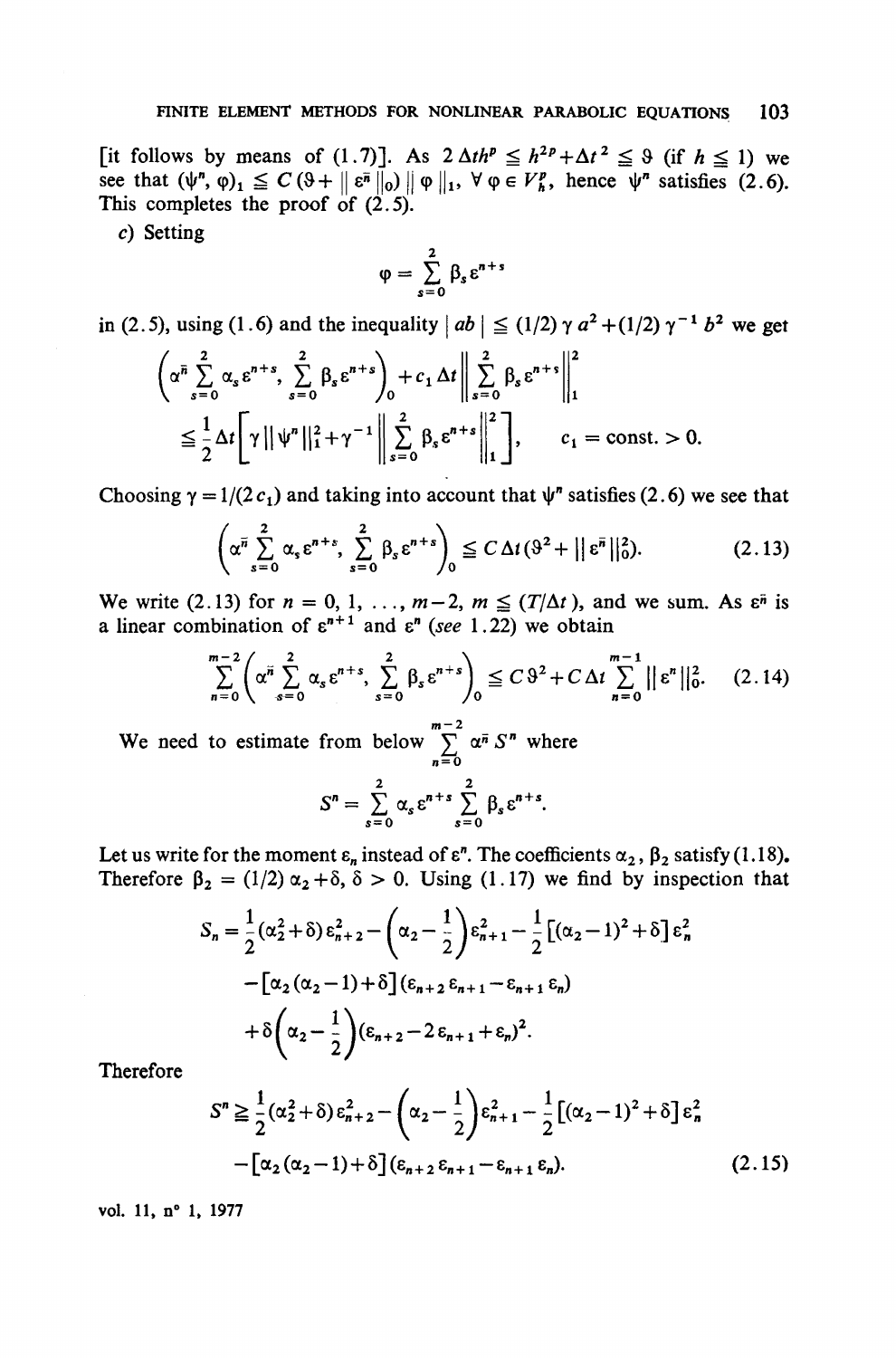**Hence**

$$
\sum_{n=0}^{m-2} \alpha^{\overline{n}} S^{n} \geq \frac{1}{2} (\alpha_{2}^{2} + \delta) \sum_{n=2}^{m} \alpha^{\overline{n-2}} \varepsilon_{n}^{2} - (\alpha_{2} - \frac{1}{2}) \sum_{n=2}^{m-1} \alpha^{\overline{n-2}} \varepsilon_{n}^{2}
$$
  
\n
$$
- \frac{1}{2} [(\alpha_{2} - 1)^{2} + \delta] \sum_{n=2}^{m-2} \alpha^{\overline{n-2}} \varepsilon_{n}^{2} - [\alpha_{2} (\alpha_{2} - 1) + \delta] \sum_{n=2}^{m} \alpha^{\overline{n-2}} \varepsilon_{n} \varepsilon_{n-1}
$$
  
\n
$$
+ [\alpha_{2} (\alpha_{2} - 1) + \delta] \sum_{n=2}^{m-1} \alpha^{\overline{n-2}} \varepsilon_{n} \varepsilon_{n-1} + (\alpha_{2} - \frac{1}{2}) \sum_{n=2}^{m-1} (\alpha^{\overline{n-2}} - \alpha^{\overline{n-1}}) \varepsilon_{n}^{2}
$$
  
\n
$$
+ \frac{1}{2} [(\alpha_{2} - 1)^{2} + \delta] \sum_{n=2}^{m-2} (\alpha^{\overline{n-2}} - \alpha^{\overline{n}}) \varepsilon_{n}^{2}
$$
  
\n
$$
+ [\alpha_{2} (\alpha_{2} - 1) + \delta] \sum_{n=2}^{m-1} (\alpha^{\overline{n-1}} - \alpha^{\overline{n-2}}) \varepsilon_{n} \varepsilon_{n-1} - C (\varepsilon_{0}^{2} + \varepsilon_{1}^{2}).
$$

The terms containing  $\varepsilon_m^2$ ,  $\varepsilon_{m-1}^2$ ,  $\varepsilon_m \varepsilon_{m-1}$  give a form  $1/2 \alpha^{m-2} Q$  where

$$
Q = (\alpha_2^2 + \delta) \epsilon_m^2 + [(\alpha_2 - 1)^2 + \delta] \epsilon_{m-1}^2 - 2 [\alpha_2 (\alpha_2 - 1) + \delta] \epsilon_m \epsilon_{m-1}.
$$

**The remaining terms are easy to estimate by means of (1.5). The resuit is**

$$
\sum_{n=0}^{m-2} \alpha^n S^n \ge \frac{1}{2} \alpha^{\overline{m-2}} Q - C (\varepsilon_0^2 + \varepsilon_1^2) - C \Delta t \sum_{n=2}^{m-1} \varepsilon_n^2.
$$
 (2.16)

Assume first that  $\alpha_2(\alpha_2-1)+\delta = 0$ . Then  $Q \geq (\alpha_2^2+\delta)\epsilon_m^2$ . Now let  $\alpha_2 (\alpha_2 - 1) + \delta \neq 0$ . Then using the inequality  $|ab| \leq (1/2) \gamma a^2 + 1/2 \gamma^{-1} b^2$  $\text{with } \gamma^{-1} = [(\alpha_2 - 1)^2 + \delta]/|\alpha_2(\alpha_2 - 1) + \delta| \text{ we have}$ 

$$
Q \geq \left\{ \alpha_2^2 + \delta - \frac{\left[ \alpha_2 (\alpha_2 - 1) + \delta \right]^2}{(\alpha_2 - 1)^2 + \delta} \right\} \varepsilon_m^2
$$
  
= 
$$
(\alpha_2^2 + \delta) \left\{ 1 - \frac{\left[ \alpha_2 (\alpha_2 - 1) + \delta \right]^2}{\left[ \alpha_2 (\alpha_2 - 1) + \delta \right]^2 + \delta} \right\} \varepsilon_m^2.
$$

In both cases it holds  $Q \ge c_2 \varepsilon_m^2$ ,  $c_2 = \text{const.} > 0$ . As  $\alpha \geq m_1$  we see from (2.16) that

$$
\sum_{n=0}^{m-2} \alpha^{n} S^{n} \ge c_{3} \epsilon_{m}^{2} - C(\epsilon_{0}^{2} + \epsilon_{1}^{2}) - C \Delta t \sum_{n=2}^{m-1} \epsilon_{n}^{2}, \qquad c_{3} > 0, \tag{2.17}
$$

**hence**

$$
\sum_{n=0}^{m-2} \left( \alpha^{n} \sum_{s=0}^{2} \alpha_{s} \epsilon^{n+s}, \sum_{s=0}^{2} \beta_{s} \epsilon^{n+s} \right)_{0}
$$
\n
$$
\geq c_{3} || \epsilon^{m} ||_{0}^{2} - C (|| \epsilon^{0} ||_{0}^{2} + || \epsilon^{1} ||_{0}^{2}) - C \Delta t \sum_{n=2}^{m-1} || \epsilon^{n} ||_{0}^{2}
$$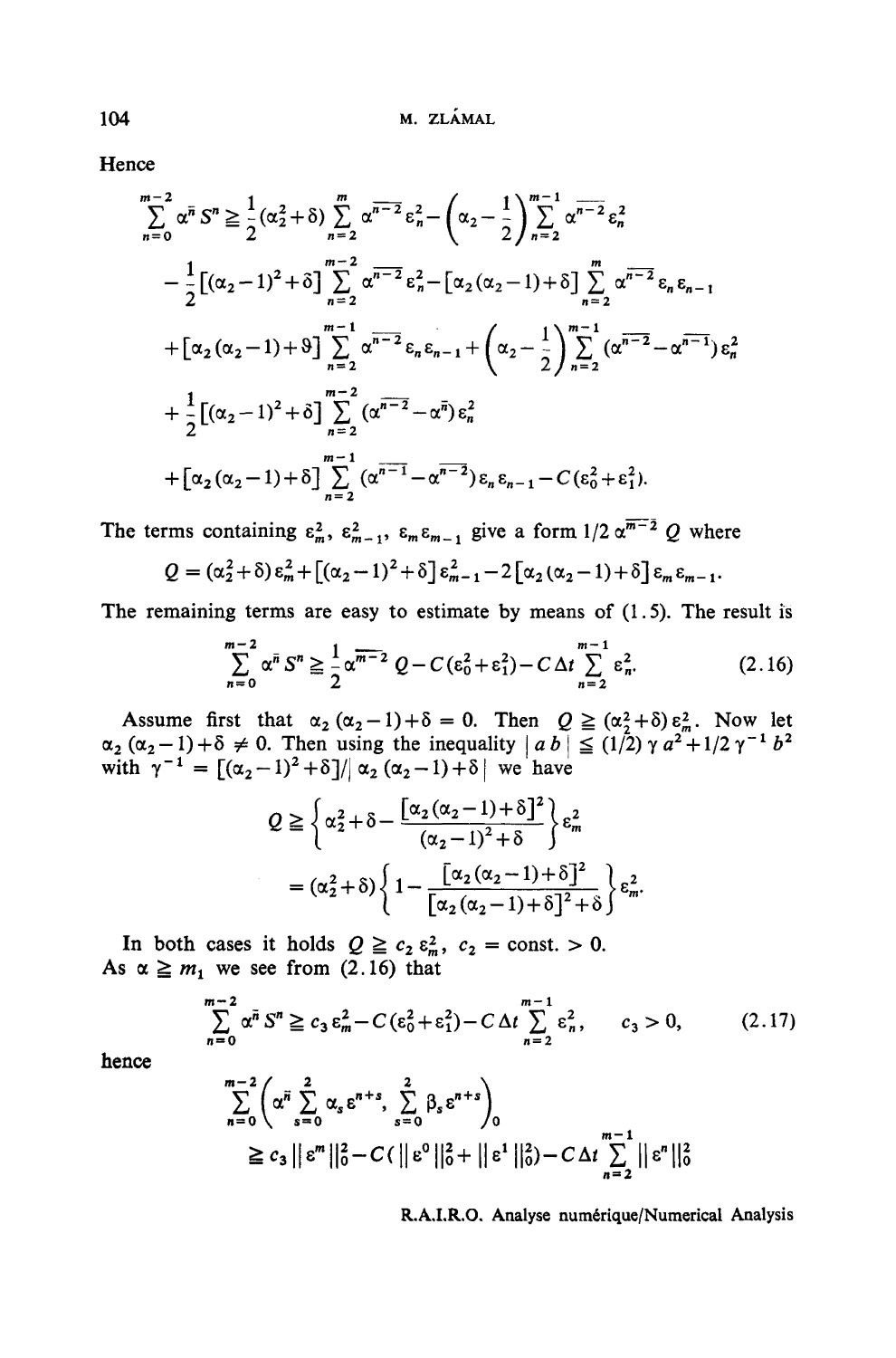and from (2.14)

$$
||\varepsilon^{m}||_{0}^{2} \leq C(||\varepsilon^{0}||_{0}^{2} + ||\varepsilon^{1}||_{0}^{2} + \vartheta^{2}) + C \Delta t \sum_{n=2}^{m-1} ||\varepsilon^{n}||_{0}^{2}, \qquad m \geq 2. \quad (2.18)
$$

The discrete analogue of Gronwal's inequality *(see* Lees [8] or [5], Lemma 2.1) gives  $||\varepsilon^m||_0^2 \leq C(||\varepsilon^0||_0^2 + ||\varepsilon^1||_0^2 + 9^2)$  for  $2 \leq m \leq T/\Delta t$ . It easily follows

$$
||\varepsilon^{m}||_{0} \leq C(||u^{0} - U^{0}||_{0} + ||u^{1} - U^{1}||_{0} + h^{p+1} + \Delta t^{2})
$$

which completes the proof of  $(2.3)$ .

REMARK: In case that the vector  $f(x, t, u)$  is of the form  $f = b(x, t, u)$ u where  $\mathbf{b} = (b_1(x, t, u), \ldots, b_N(x, t, u))^T$  we can assume (instead of  $f_i$  being uniformly Lipschitz continuous as functions of  $u$ ) that the functions  $b_i$  are uniformly Lipschitz continuous as functions of *u* and bounded as functions of all arguments  $x$ ,  $t$ ,  $u$ . We have namely used the assumption (1.8) in two places, in (2.8) and (2.9). In the first case, it means to estimate  $b_i(x, t_n, \xi^{\overline{n}}) \xi^{\overline{n}} - b_i(x, t_{\overline{n}}, U^{\overline{n}}) U^{\overline{n}}$ . Now  $\xi^{\overline{n}}$  is bounded in the maximum norm because of (2.4) and  $\zeta|_{\Gamma} = 0$ . Therefore

$$
\begin{aligned} \left| \ b_i(x, \, t_{\bar{n}}, \, \xi^{\bar{n}}) \xi^{\bar{n}} - b_i(x, \, t_{\bar{n}}, \, U^{\bar{n}}) \, U^{\bar{n}} \right| \\ &= \left| \ b_i(x, \, t_{\bar{n}}, \, U^{\bar{n}}) (\xi^{\bar{n}} - U^{\bar{n}}) + \left[ \ b_i(x, \, t_{\bar{n}}, \, \xi^{\bar{n}}) - b_i(x, \, t_{\bar{n}}, \, U^{\bar{n}}) \right] \xi^{\bar{n}} \right| \\ &\leq C \left| \xi^{\bar{n}} - U^{\bar{n}} \right| + C \, L \left| \xi^n - U^{\bar{n}} \right| \leq C \left| \xi^{\bar{n}} - U^{\bar{n}} \right|. \end{aligned}
$$

The same argument applies in the other case.

#### **3. A-STABLE LINEAR ONE-STEP METHODS**

We will briefly show that error estimates for linear one-step  $\vec{A}$ -stable methods are easy to dérive in the same way as for linear two-step *A* -stable methods (the first such estimâtes were given by Douglas and Dupont [4] and Wheeler [11]). All linear one-step  $A$ -stable methods correspond to

$$
\rho(\zeta) = \zeta - 1, \qquad \sigma(\zeta) = (1 - \Theta)\zeta + \Theta, \qquad \Theta \leq \frac{1}{2}.
$$
 (3.1)

(3.1) is often referred to as the "0-method" *(see* Lambert [7], p. 240). If  $\Theta$  < 1/2 the method is of the first order, if  $\Theta = 1/2$  we have the trapezoidal rule which is of the second order. Instead of (1.22) we choose

$$
t_{\bar{n}} = t_n + \frac{1}{2}\Delta t, \qquad U^{\bar{n}} = \frac{3}{2}U^n - \frac{1}{2}U^{n-1}, \qquad \Theta = \frac{1}{2},
$$
  

$$
t_{\bar{n}} = t_n, \qquad U^{\bar{n}} = U^n, \qquad \Theta < \frac{1}{2}.
$$
 (3.2)

**vol 11, n° 1, 1977**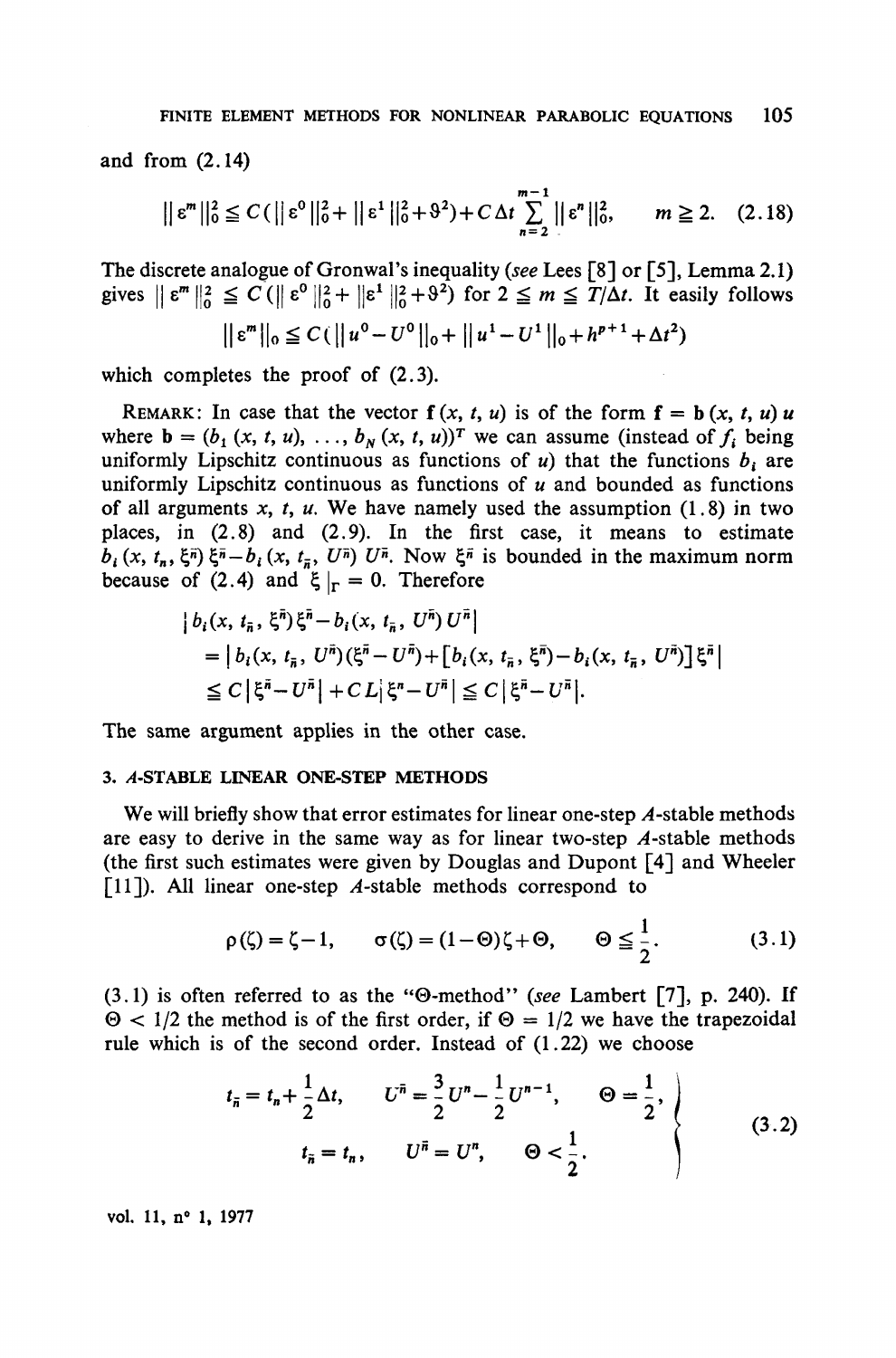The approximate solution  $U<sup>n</sup>$  is defined by

$$
(\alpha^{\overline{n}}\left[U^{n+1}-U^{n}\right], \varphi)_{0} + \Delta t a(t_{\overline{n}}, U^{\overline{n}}; (1-\Theta)U^{n+1} + \Theta U^{n}, \varphi) \n= -\Delta t \left(\mathbf{f}^{\overline{n}}, \operatorname{grad} \varphi)_{0} + \Delta t \left(g^{\overline{n}}, \varphi\right)_{0}, \qquad \forall \varphi \in V_{h}^{p}.\n\tag{3.3}
$$

The matrix form of (3.3) is

$$
\left[M^{\bar{n}} + (1 - \Theta) \Delta t K^{\bar{n}}\right] \mathbf{a}^{n+1} = (M^{\bar{n}} - \Theta \Delta t K^{\bar{n}}) \mathbf{a}^{\bar{n}} + \Delta t \mathbf{F}^{\bar{n}} \tag{3.4}
$$

(for  $\Theta = 1/2$  (3.3) and (3.4), respectively, represent the Crank-Nicolson -Galerkin scheme). We easily dérive that

$$
(\alpha^{\overline{n}} \left[ \varepsilon^{n+1} - \varepsilon^{n} \right], \varphi)_{0} + \Delta t a \left( t_{\overline{n}}, U^{\overline{n}}; (1 - \Theta) \varepsilon^{n+1} + \Theta \varepsilon^{n}, \varphi \right) = \Delta t \left( \psi^{n}, \varphi \right)_{1},
$$

$$
\forall \varphi \in V_{h}^{p},
$$

where

$$
\|\psi^n\|_1 \leq C(h^{p+1} + \Delta t^2 + \|\varepsilon^{\bar{n}}\|_0), \qquad \Theta = \frac{1}{2},
$$
  

$$
\|\psi^n\|_1 \leq C(h^{p+1} + \Delta t + \|\varepsilon^{\bar{n}}\|_0), \qquad \Theta < \frac{1}{2}.
$$

Instead of (2.15) we immediately find

$$
S^{n} \equiv (\varepsilon_{n+1} - \varepsilon_{n}) \left[ (1 - \Theta) \varepsilon_{n+1} + \Theta \varepsilon_{n} \right] \geq \frac{1}{2} (\varepsilon_{n+1}^{2} - \varepsilon_{n}^{2})
$$

from which we easily get

$$
\sum_{n=0}^{m-1} (\alpha^{\bar{n}} \left[ \varepsilon^{n+1} - \varepsilon^{n} \right], (1 - \Theta) \varepsilon^{n+1} + \Theta \varepsilon^{n})_{0}
$$
  

$$
\geq c_{2} || \varepsilon^{m} ||_{0}^{2} - C \varepsilon_{0}^{2} - C \Delta t \sum_{n=0}^{m-1} || \varepsilon^{n} ||_{0}^{2}. \tag{3.5}
$$

Assuming that we choose *û°* such that

$$
\|u^0-\hat{u}^0\|_0\leq C\,h^{p+1}
$$

**the final estimâtes are**

$$
\max_{2 \le n \le T/\Delta t} ||u^n - U^n||_0 \le C(||u^1 - U^1||_0 + h^{p+1} + \Delta t^2), \qquad \Theta = \frac{1}{2}
$$
\n
$$
\max_{1 \le n \le T/\Delta t} ||u^n - U^n||_0 \le C(h^{p+1} + \Delta t), \qquad \Theta < \frac{1}{2}.
$$
\n(3.6)

We have to require the same assumptions as in Theorem with exception of (1.16)-(1.18) and in case of  $\Theta < 1/2$  with exception that it is sufficient to assume  $\partial^2 u/\partial t^2$  to be continuous for  $(x, t) \in \overline{\Omega} \times [0, T]$ .